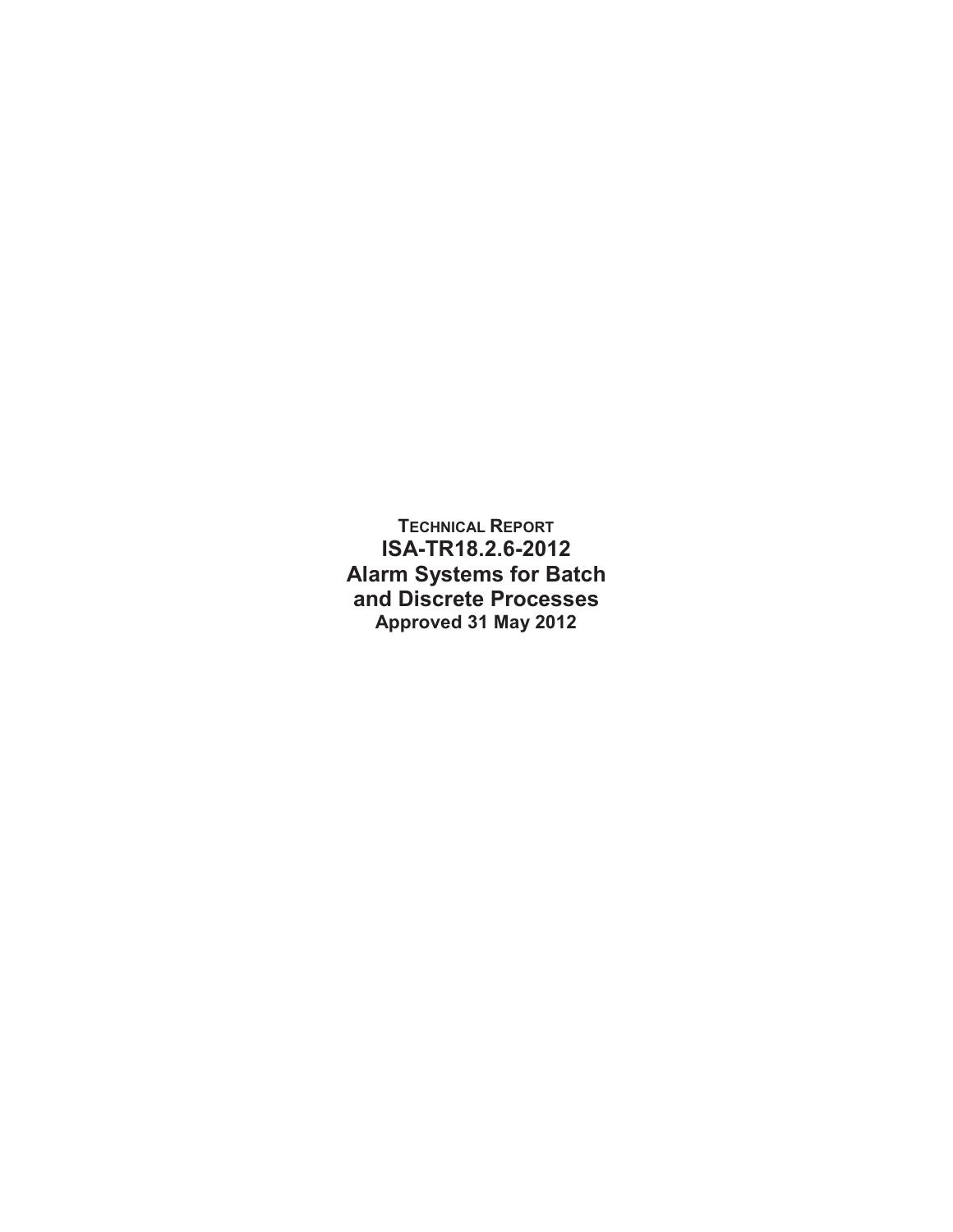ISA-TR18.2.6-2012, Alarm Systems for Batch and Discrete Processes

ISBN: 978-1-937560-18-8

Copyright © 2012 by the International Society of Automation. All rights reserved. Printed in the United States of America. No part of this publication may be reproduced, stored in a retrieval system, or transmitted in any form or by any means (electronic, mechanical, photocopying, recording, or otherwise) without the prior written permission of the publisher.

ISA 67 Alexander Drive P.O. Box 12277 Research Triangle Park, North Carolina 27709, USA

E-mail: standards@isa.org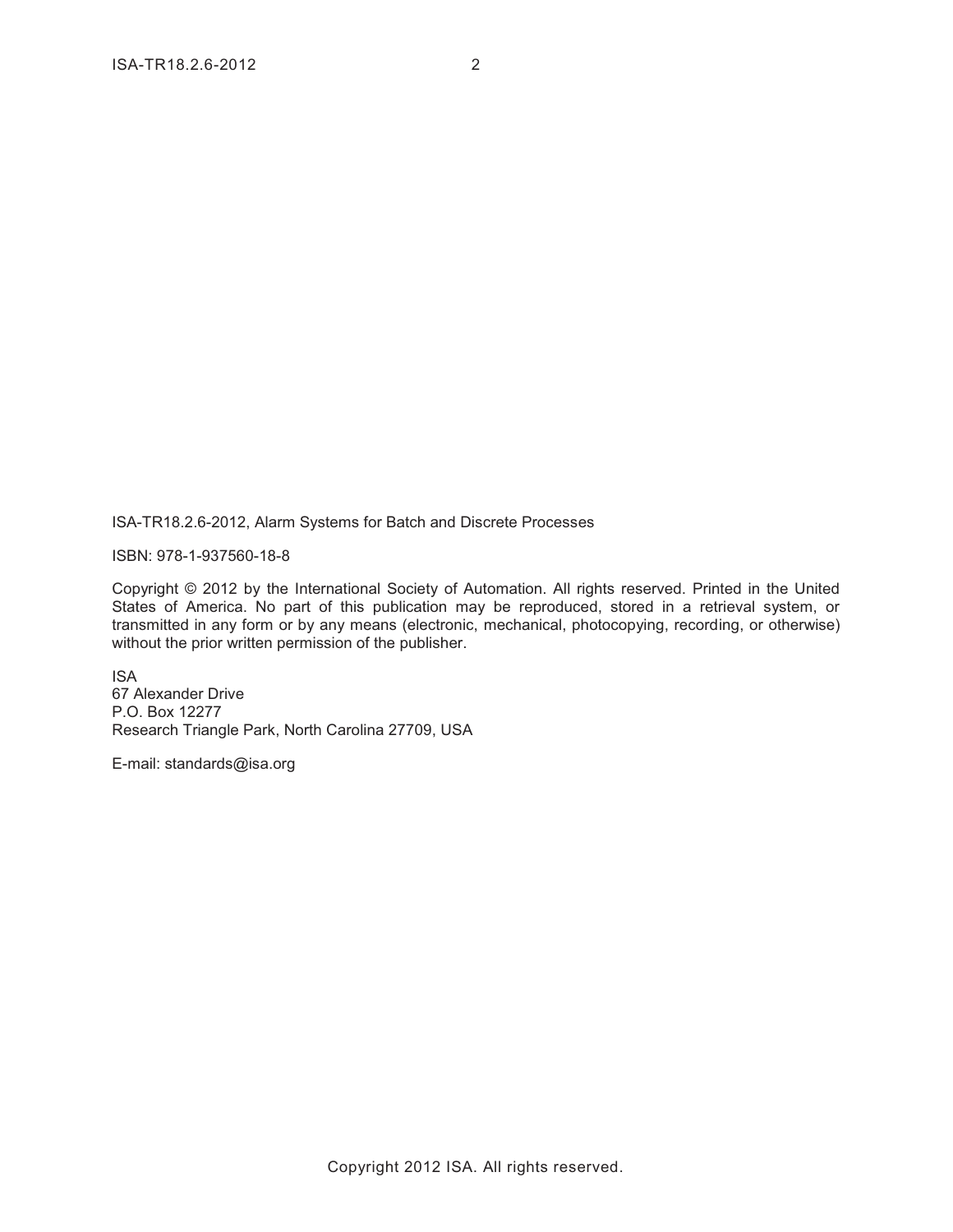# **Preface**

This preface is included for information purposes only and is not part of ISA-TR18.2.6-2012.

This technical report has been prepared as part of the service of ISA, the International Society of Automation, toward a goal of helping in the understanding and use of ANSI/ISA-18.2-2009 as applied to batch and discrete processes. To be of real value, this document should not be static but should be subject to periodic review. Toward this end, the Society welcomes all comments and criticisms and asks that they be addressed to the Secretary, Standards and Practices Board; ISA, 67 Alexander Drive; P.O. Box 12277; Research Triangle Park, NC 27709, USA; Telephone (919) 549-8411; Fax (919) 549-8288; E-mail: standards@isa.org.

The ISA Standards and Practices Department is aware of the growing need for attention to the metric system of units in general, and the International System of Units (SI) in particular, in the preparation of instrumentation standards, recommended practices, and technical reports. The Department is further aware of the benefits to USA users of ISA standards of incorporating suitable references to the SI (and the metric system) in their business and professional dealings with other countries. Toward this end, this Department will endeavor to introduce SI-acceptable metric units in all new and revised standards, recommended practices, and technical reports to the greatest extent possible. *Standard for Use of the International System of Units (SI): The Modern Metric System*, published by the American Society for Testing & Materials as IEEE/ASTM SI 10-97, and future revisions, will be the reference guide for definitions, symbols, abbreviations, and conversion factors.

It is the policy of ISA to encourage and welcome the participation of all concerned individuals and interests in the development of ISA standards. Participation in the ISA standards-making process by an individual in no way constitutes endorsement by the employer of that individual, of ISA, or of any of the standards, recommended practices, and technical reports that ISA develops.

This technical report is structured to follow the ISA Style Guide.

THE USER OF THIS DOCUMENT SHOULD BE AWARE THAT THIS DOCUMENT MAY BE IMPACTED BY ELECTRONIC SECURITY ISSUES. THE COMMITTEE HAS NOT YET ADDRESSED THE POTENTIAL ISSUES IN THIS VERSION.

The following served as members of ISA18 Work Group 6 (WG6) to develop this technical report:

#### **NAME COMPANY**

Joseph Alford Consultant Tejas Ghiya **Genentech** Bill Hollifield **PAS** Douglas Metzger **DPM Consulting** Alan Phipps **Eli** Lilly<br>Gregory Ruklic **Elizabeth Consultant** Gregory Ruklic Henry Salomons<br>
Nicholas Sands<br>
DuPont<br>
DuPont Nicholas Sands Marcus Tennant **Yokogawa** Bob Weibel **TipS**, Inc.

John Bogdan J. Bogdan Consulting LLC Bridget Fitzpatrick Mustang Engineering Graham Nasby **Eramosa Engineering Inc.**<br>Alan Phipps **Election** Eliteration Eliterations Ruth Schiedermayer **CEM, Inc.** Object Technologies CEM, Inc.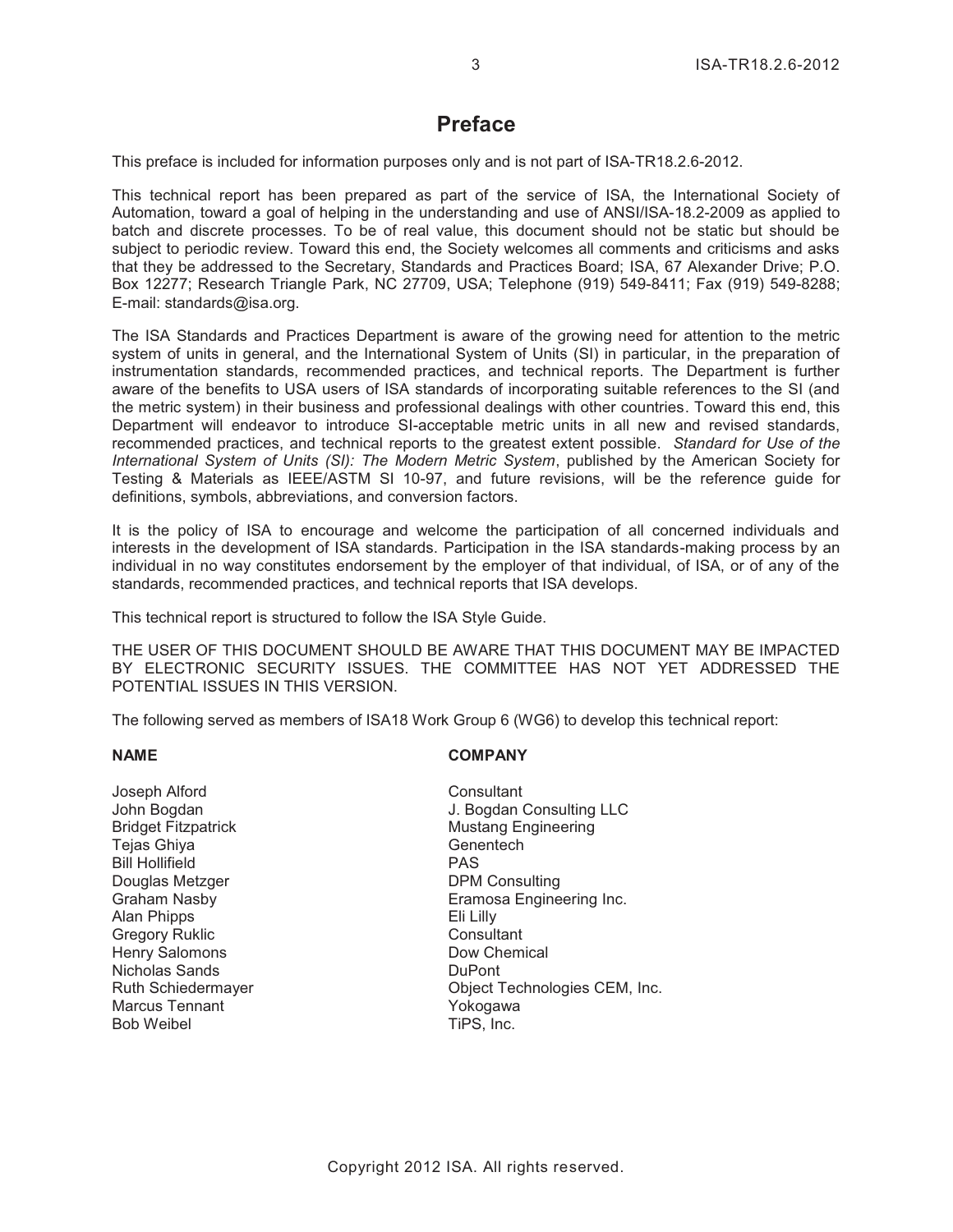The following people acted as voting members of ISA18 in approving publication of this technical report:

| NAME                                                                                                                                                                                                                                                                                                                                                                                                                                                                         | <b>COMPANY</b>                                                                                                                                                                                                                                                                                                                                                                                                                                                                                                        |
|------------------------------------------------------------------------------------------------------------------------------------------------------------------------------------------------------------------------------------------------------------------------------------------------------------------------------------------------------------------------------------------------------------------------------------------------------------------------------|-----------------------------------------------------------------------------------------------------------------------------------------------------------------------------------------------------------------------------------------------------------------------------------------------------------------------------------------------------------------------------------------------------------------------------------------------------------------------------------------------------------------------|
| Donald Dunn, Co-Chair<br>Nicholas Sands, Co-Chair<br>Erwin Icayan<br>Joseph Alford<br>Stephen Apple<br>Joe Bingham<br>Alex Boquiren<br>Alan Bryant<br>John Campbell<br><b>Bridget Fitzpatrick</b><br>Max Hanson<br><b>Bill Hollifield</b><br>Alan Hugo<br>Lokesh Kalra<br><b>Edward Marszal</b><br>Michael Marvan<br>Douglas Metzger<br>lan Nimmo<br>Patrick O'Donnell<br>Douglas Rothenberg<br><b>Todd Stauffer</b><br>David Strobhar<br>Angela Summers<br><b>Beth Vail</b> | Aramco Services Co.<br><b>DuPont</b><br>ACES Inc.<br>Joseph S. Alford LLC<br>IntelaTrac-Wonderware Mobile Solutions<br>AES Global Inc.<br>Bechtel Corp.<br>Oxy Inc.<br>Consultant<br><b>Mustang Engineering</b><br><b>MCC Control Systems</b><br><b>PAS</b><br>Capstone Technology<br>Chevron<br>Kenexis<br>Shell Canada<br><b>DPM Consulting</b><br><b>User Centered Design Services LLC</b><br><b>BP</b><br>D. Roth Inc.<br>Exida Co.<br>Beville Engineering Inc.<br><b>SIS-TECH Solutions LP</b><br><b>URS SMS</b> |
| <b>Bob Weibel</b>                                                                                                                                                                                                                                                                                                                                                                                                                                                            | TiPs Inc.                                                                                                                                                                                                                                                                                                                                                                                                                                                                                                             |

This technical report was approved for publication by the ISA Standards and Practices Board on 31 May 2012.

### **NAME COMPANY**

| D. Dunn, Vice President         | Aramco Services Co.                       |
|---------------------------------|-------------------------------------------|
| E. Cosman, Vice President-Elect | The Dow Chemical Co.                      |
| D. Bartusiak                    | ExxonMobil Chemical Company               |
| P. Brett                        | Honeywell Inc.                            |
| J. Campbell                     | Consultant                                |
| M. Coppler                      | Det Norske Veritas Certification Inc      |
| <b>B.</b> Dumortier             | Schneider Electric                        |
| J. Federlein                    | Federlein & Assoc. Inc.                   |
| J. Gilsinn                      | U.S. NIST                                 |
| E. Icayan                       | ACES Inc.                                 |
| J. Jamison                      | EnCana Corporation Ltd.                   |
| K. Lindner                      | Endress+Hauser Process Solutions AG       |
| V. Maggioli                     | Feltronics Corp.                          |
| T. McAvinew                     | Instrumentation & Control Engineering LLC |
| R. Reimer                       | Rockwell Automation                       |
| S. Russell                      | Valero Energy Corp.                       |
| N. Sands                        | <b>DuPont</b>                             |
| H. Sasajima                     | Azbil Corp.                               |
| T. Schnaare                     | Rosemount Inc.                            |
| J. Tatera                       | Tatera & Associates Inc.                  |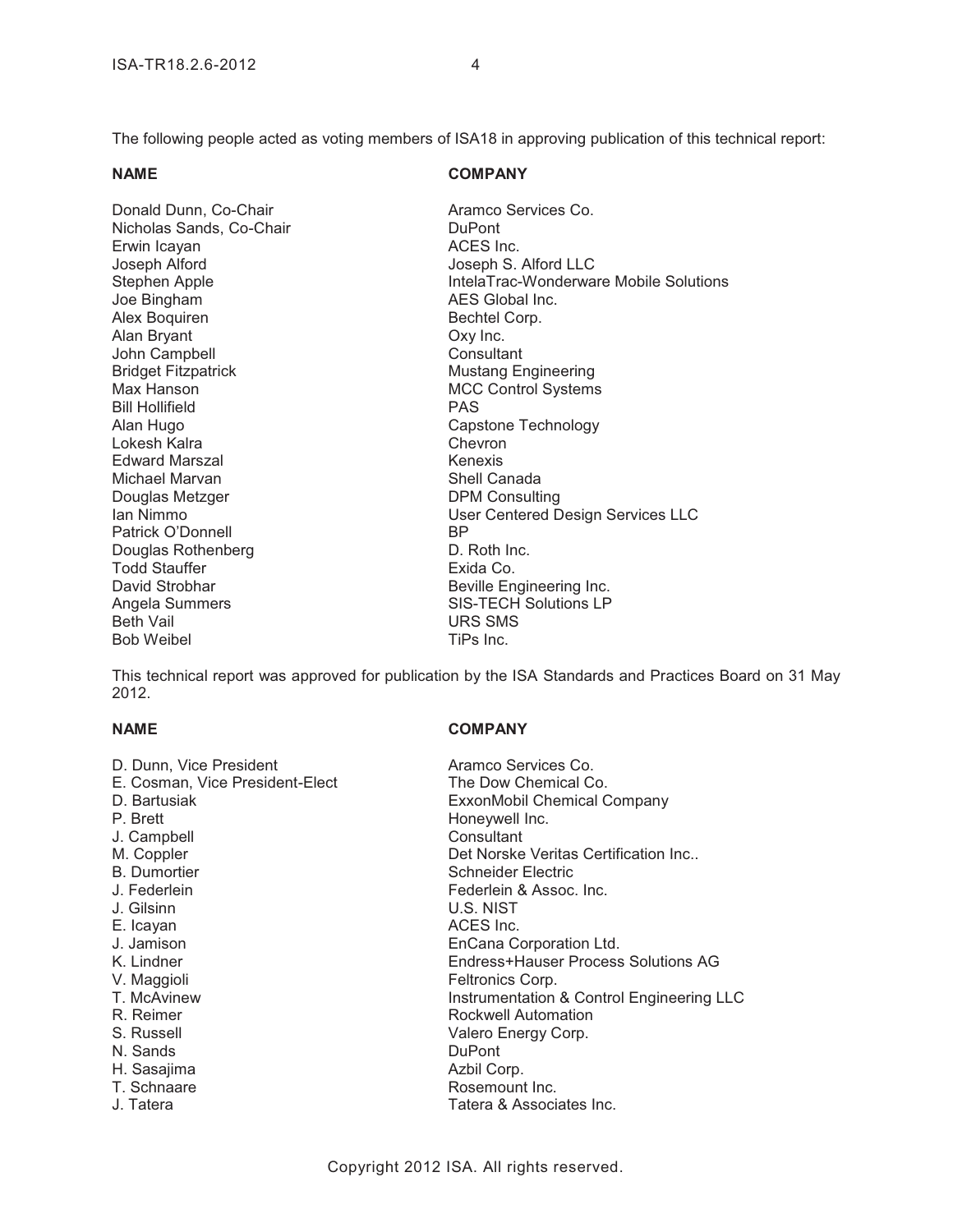I. Verhappen **Yokogawa Canada Inc.**<br>
W. Weidman **W. W. WOW Consulting** W. Weidman Management Consulting WCW Consulting J. Weiss **Applied Control Solutions LLC** M. Wilkins M. Wilkins (M. Wilkins M. Wilkins M. Wilkins Musculinus Chevron Energy Technology Company Chevron Energy Technology Company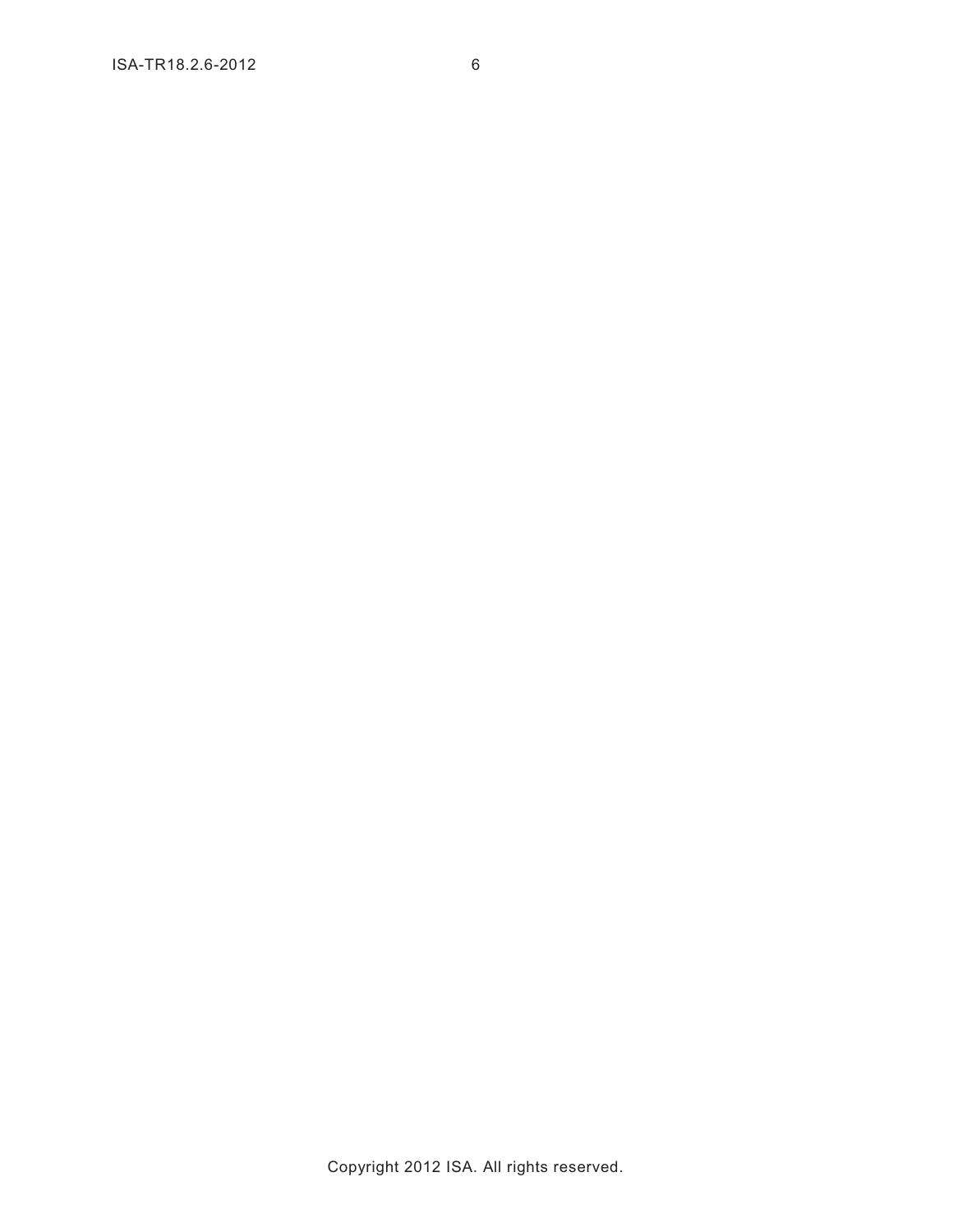# **Contents**

| 1. |  |  |  |
|----|--|--|--|
|    |  |  |  |
|    |  |  |  |
| 2  |  |  |  |
| 3  |  |  |  |
|    |  |  |  |
|    |  |  |  |
| 4  |  |  |  |
|    |  |  |  |
|    |  |  |  |
|    |  |  |  |
| 5  |  |  |  |
|    |  |  |  |
|    |  |  |  |
|    |  |  |  |
|    |  |  |  |
|    |  |  |  |
| 6  |  |  |  |
|    |  |  |  |
|    |  |  |  |
| 7  |  |  |  |
|    |  |  |  |
|    |  |  |  |
|    |  |  |  |
| 8  |  |  |  |
|    |  |  |  |
|    |  |  |  |
|    |  |  |  |
| 9  |  |  |  |
|    |  |  |  |
|    |  |  |  |
|    |  |  |  |
|    |  |  |  |
|    |  |  |  |
|    |  |  |  |
|    |  |  |  |
| 10 |  |  |  |
|    |  |  |  |
|    |  |  |  |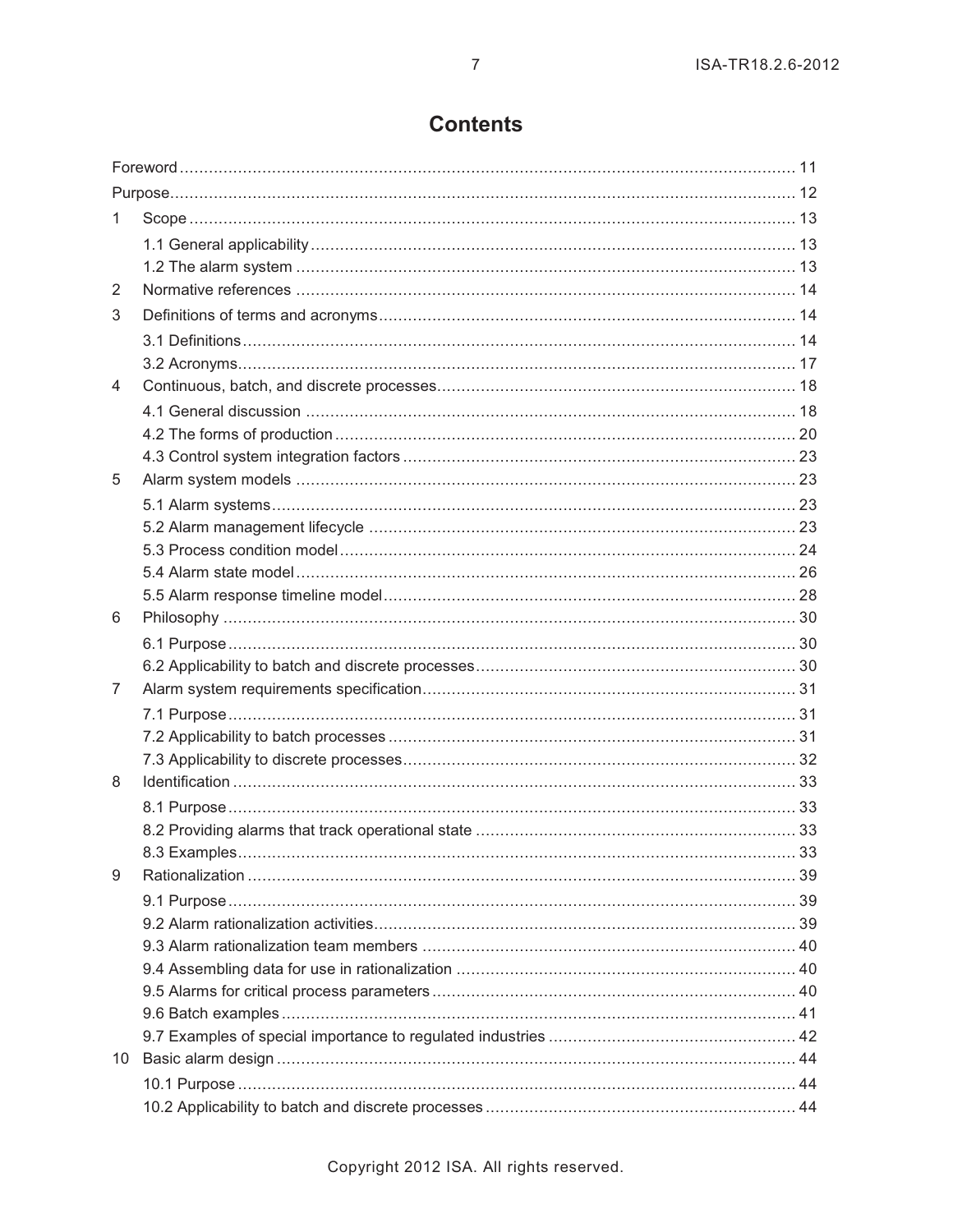| 11               |                                                                                              |  |
|------------------|----------------------------------------------------------------------------------------------|--|
|                  |                                                                                              |  |
|                  |                                                                                              |  |
|                  |                                                                                              |  |
|                  |                                                                                              |  |
|                  |                                                                                              |  |
|                  |                                                                                              |  |
|                  |                                                                                              |  |
| 12 <sup>12</sup> |                                                                                              |  |
|                  |                                                                                              |  |
|                  |                                                                                              |  |
|                  |                                                                                              |  |
|                  |                                                                                              |  |
| 13               |                                                                                              |  |
|                  | 13.1                                                                                         |  |
|                  | 13.2                                                                                         |  |
|                  | 13.3                                                                                         |  |
|                  |                                                                                              |  |
| 14               |                                                                                              |  |
|                  |                                                                                              |  |
|                  | 14.2 Effects of process types (continuous, batch, discrete) on alarm response procedures  55 |  |
|                  |                                                                                              |  |
| 15               |                                                                                              |  |
|                  |                                                                                              |  |
|                  |                                                                                              |  |
|                  |                                                                                              |  |
| 16               |                                                                                              |  |
|                  |                                                                                              |  |
|                  |                                                                                              |  |
|                  |                                                                                              |  |
|                  |                                                                                              |  |
|                  |                                                                                              |  |
| 17               |                                                                                              |  |
|                  |                                                                                              |  |
|                  |                                                                                              |  |
|                  |                                                                                              |  |
|                  |                                                                                              |  |
|                  |                                                                                              |  |
|                  |                                                                                              |  |
|                  |                                                                                              |  |
|                  |                                                                                              |  |
| 19               |                                                                                              |  |
| 20               |                                                                                              |  |
|                  |                                                                                              |  |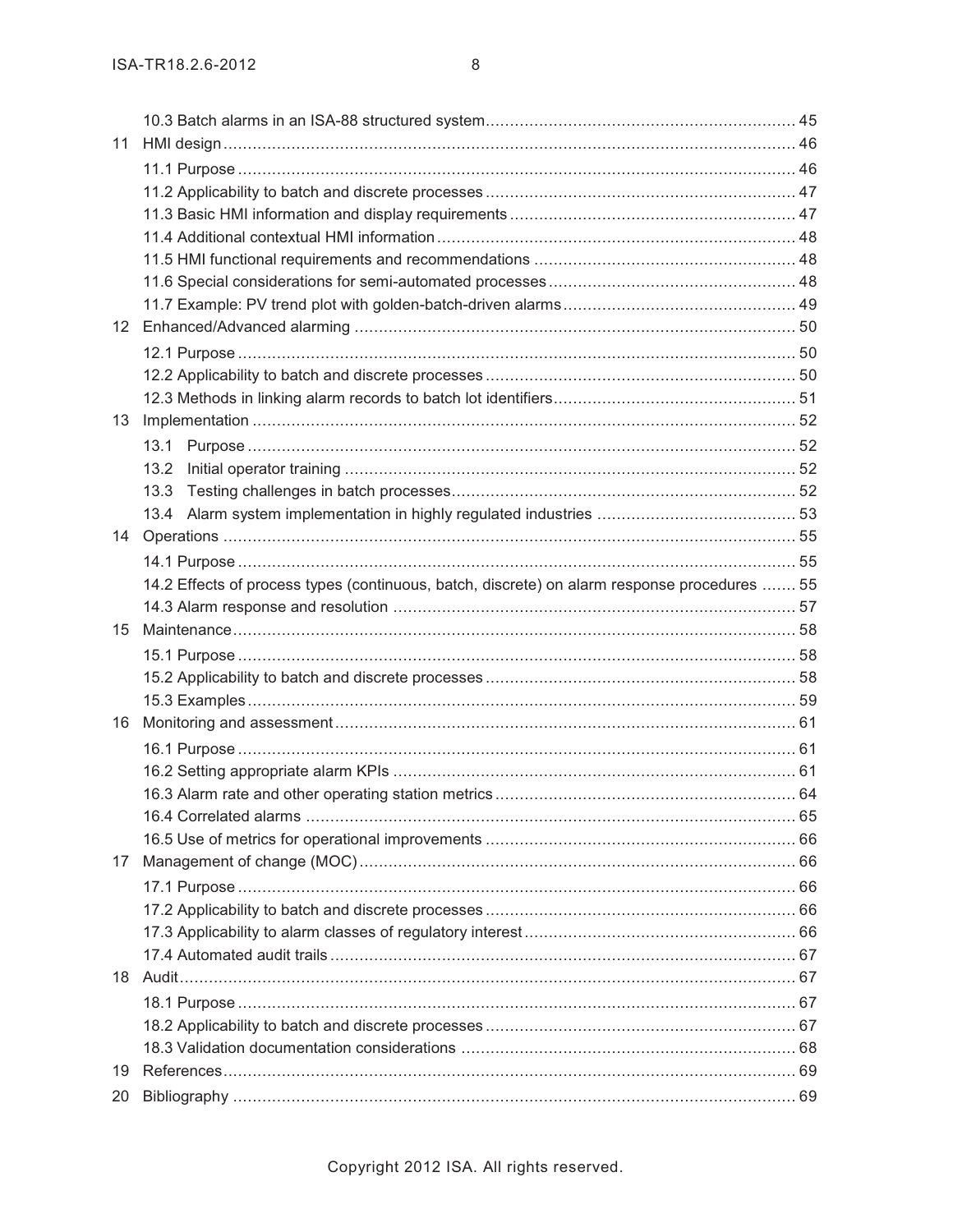# **Figures**

| Figure 8 – Logic diagram of alarm to prevent pump damage due to cavitation34                           |  |
|--------------------------------------------------------------------------------------------------------|--|
|                                                                                                        |  |
|                                                                                                        |  |
|                                                                                                        |  |
|                                                                                                        |  |
|                                                                                                        |  |
|                                                                                                        |  |
| Figure 15 - Trend plot of DO2 (time varying), in relative time, showing golden-batch-driven alarms  49 |  |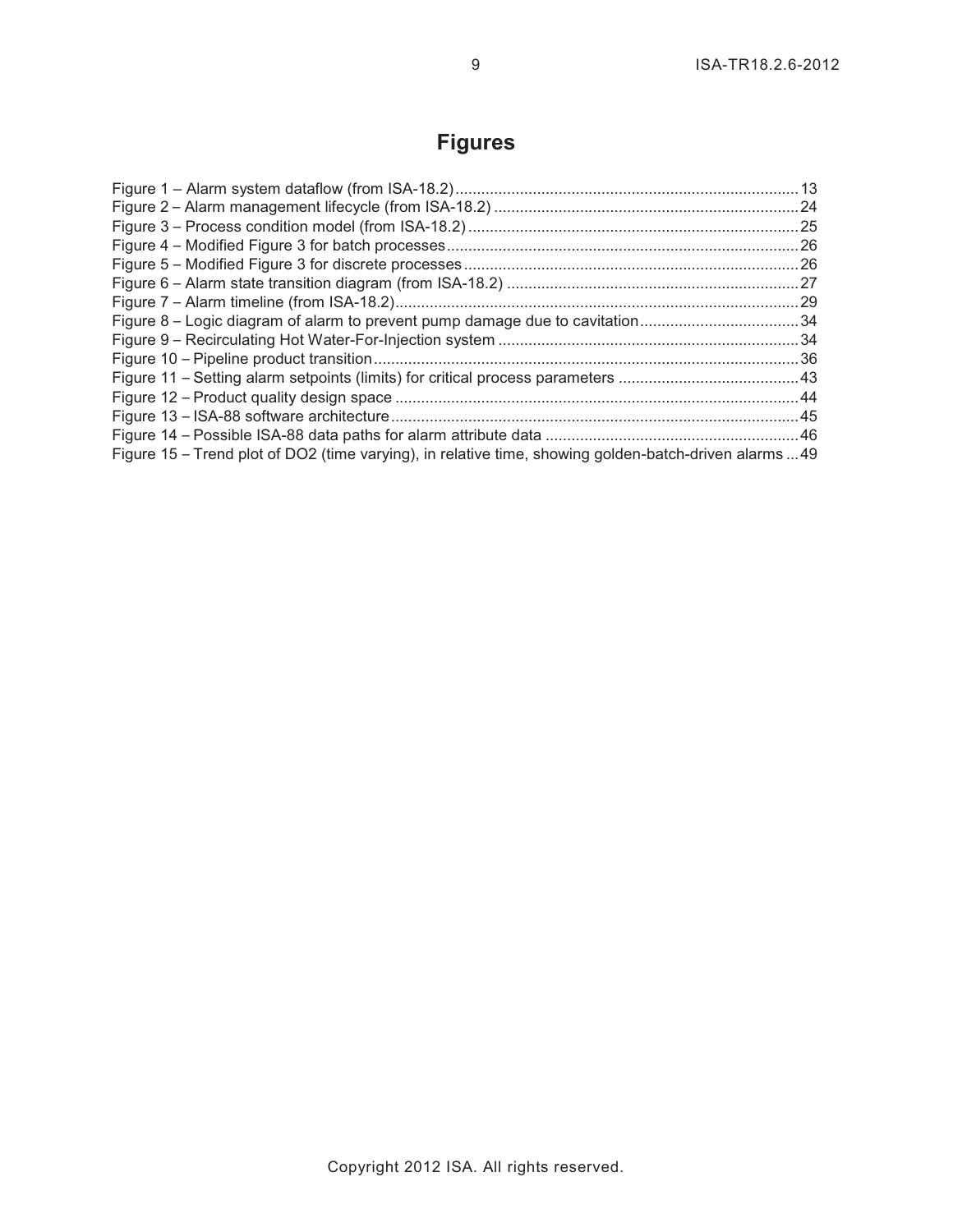Copyright 2012 ISA. All rights reserved.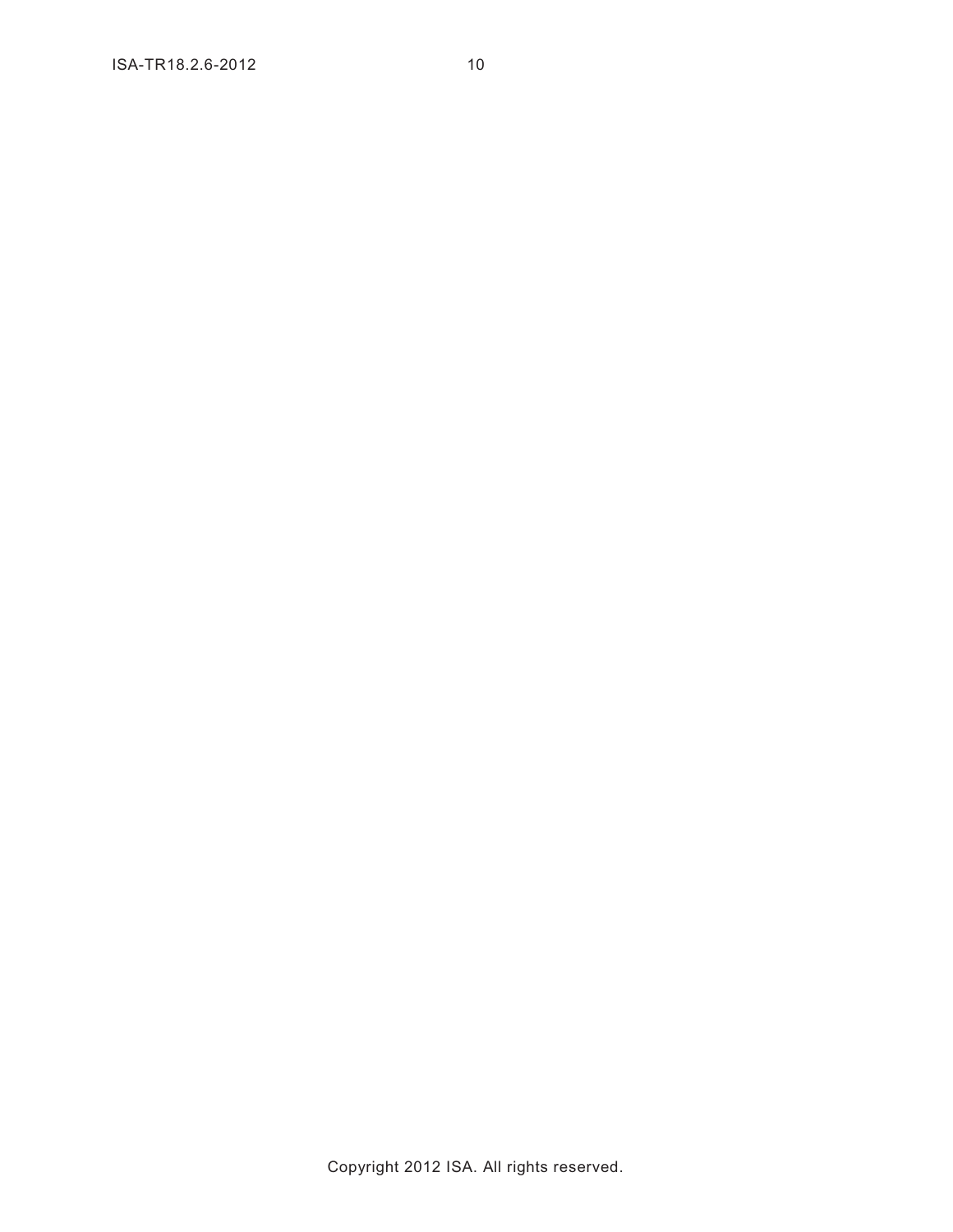## **Foreword**

In 2003, the ISA Standards and Practices Board reactivated its ISA18 Committee (which had produced a standard in 1979 on Annunciator Sequences and Specifications – ISA-18.1-1979) to create standards for computer-based alarm systems for the process industries. In June of 2009, the ANSI/ISA approval process was completed for the standard, the result being ANSI/ISA-18.2-2009, *Management of Alarm Systems for the Process Industries*, commonly referred to as ISA-18.2. Starting in mid-2009, the ISA18 committee established working groups to produce technical reports, designed to augment the standard with additional rationale, usage guidelines, and examples in different areas of alarm management. Six technical reports are being created by these working groups:

- a) WG1 Alarm Philosophy
- b) WG2 Alarm Identification and Rationalization
- c) WG3 Basic Alarm Design
- d) WG4 Enhanced and Advanced Alarm Methods
- e) WG5 Alarm System Monitoring, Assessment, and Auditing
- f) WG6 Alarm Systems for Batch and Discrete Processes

This technical report, produced by Working Group 6, is designed to provide guidance, rationale, and examples for those with a need for understanding and application of ISA-18.2 to batch and discrete processes.

The guidance as presented in this document is general in nature and should be applied to each system as appropriate by personnel knowledgeable in the manufacturing process and control systems to which it is being applied. The guidance includes suggestions on appropriate techniques that are generally applicable; however, selection of activities and practices for a given system is the responsibility of the system's designers, users, and/or support staff.

It is intended that this guidance will be updated over time as experience is gained. As such, while the general format of this guidance is expected to remain relatively stable, the specifics of its application and specific solutions are expected to evolve.